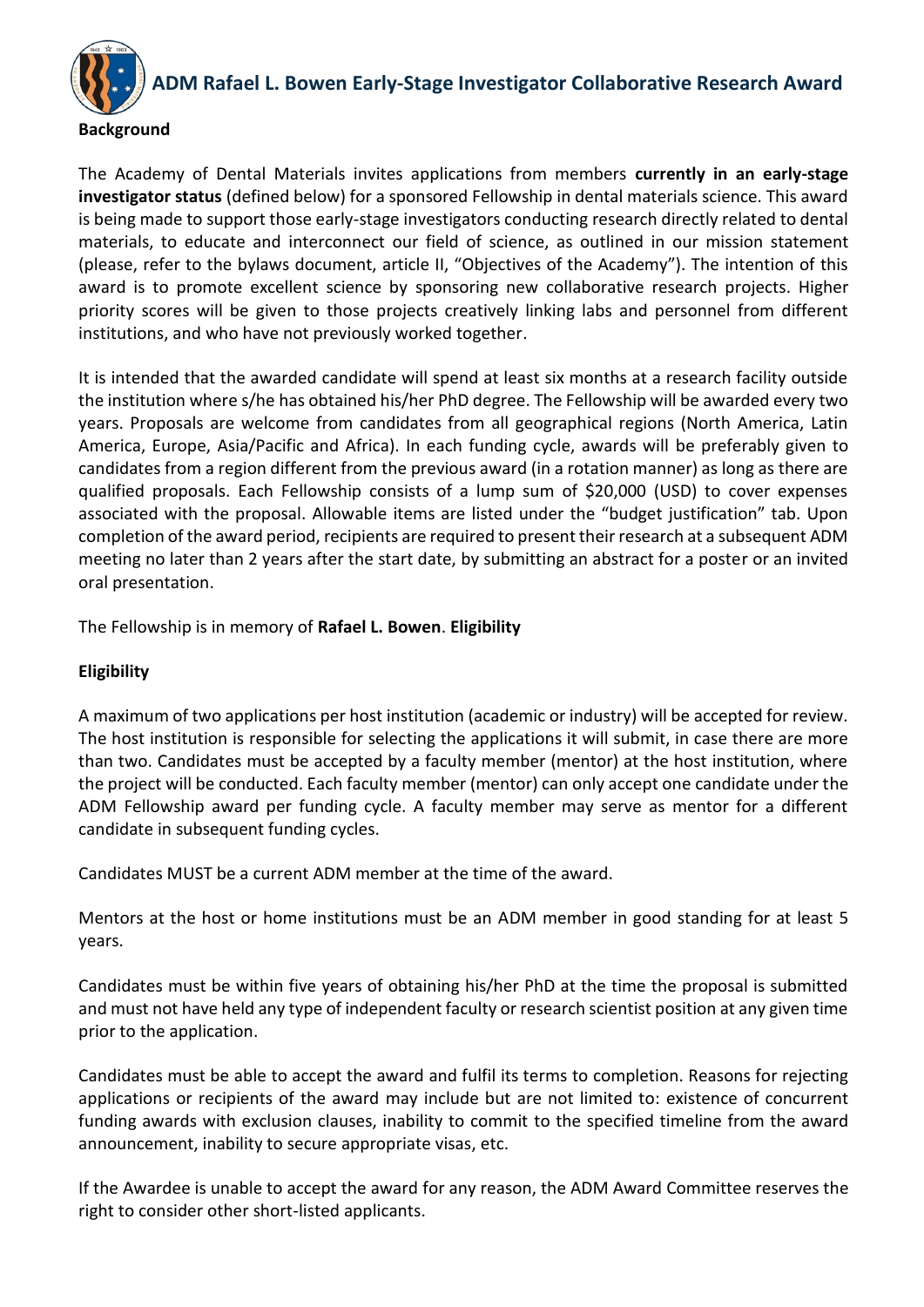## **Timelines**

The call for applications opens February/March, with applications due in June/July. The review takes place from July to September. The awardee will be announced during the ADM Annual meeting (usually October). The fellowship should start within 6 months of the announcement of the award. However, due to potential visa issues, and relocation arrangements (assuming the mentor and the mentee are from different countries), a grace period of up to an additional 6 months is granted for the start of the project.

### **Review**

The ADM Early-Stage Investigator Award Review Committee will coordinate review of the proposals. The committee will send each proposal for evaluation by experts on the subject of the proposal. Three reviewers, free of conflict of interest with the application, will give a numerical rating to each proposal based on its scientific merit. The scores of all reviewers will then be averaged to give an overall priority score, which will be used as the basis for funding decisions. The final result of the awards will be decided on the basis of the new collaboration, creativity of the project, feasibility within the fellowship granted period, and its significance to the advancement of knowledge in the field of dental biomaterials.

**Additional Criteria for Evaluation:** Presence of a testable hypothesis, suitability of methods and facilities, significance of problem, level of innovation, likelihood of success, clarity and style, and candidate potential.

#### **Proposal**

Each submission must be typed in Arial font (maximum font size 11), with sections 1-2 double spaced and sections 3-4 single spaced. PROPOSALS LONGER THAN 6 PAGES WILL NOT BE ACCEPTED.

Each proposal must include the following:

#### 1. Specific Aims

State concisely the goals of the proposed research and summarize the expected outcome(s), including the impact that the results of the proposed research will exert on the research field(s) involved. List succinctly the specific objectives of the research proposed, e.g., to test a stated hypothesis, create a novel design, solve a specific problem, challenge an existing paradigm or clinical practice, address a critical barrier to progress in the field, or develop new technology.

2. Research Strategy - Include Significance, Innovation and Approach

i. Significance: Explain the importance of the problem or critical barrier to progress in the field that the proposed project addresses. Explain how the proposed project will improve scientific knowledge, technical capability, and/or clinical practice in one or more broad fields. Describe how the concepts, methods, technologies, treatments, services, or preventative interventions that drive this field will be changed if the proposed aims are achieved.

ii. Innovation: Explain how the application challenges and seeks to shift current research or clinical practice paradigms. Describe any novel theoretical concepts, approaches or methodologies, instrumentation or intervention(s) to be developed or used, and any advantage over existing methodologies, instrumentation or intervention(s). Explain any refinements, improvements, or new applications of theoretical concepts, approaches or methodologies, instrumentation or interventions.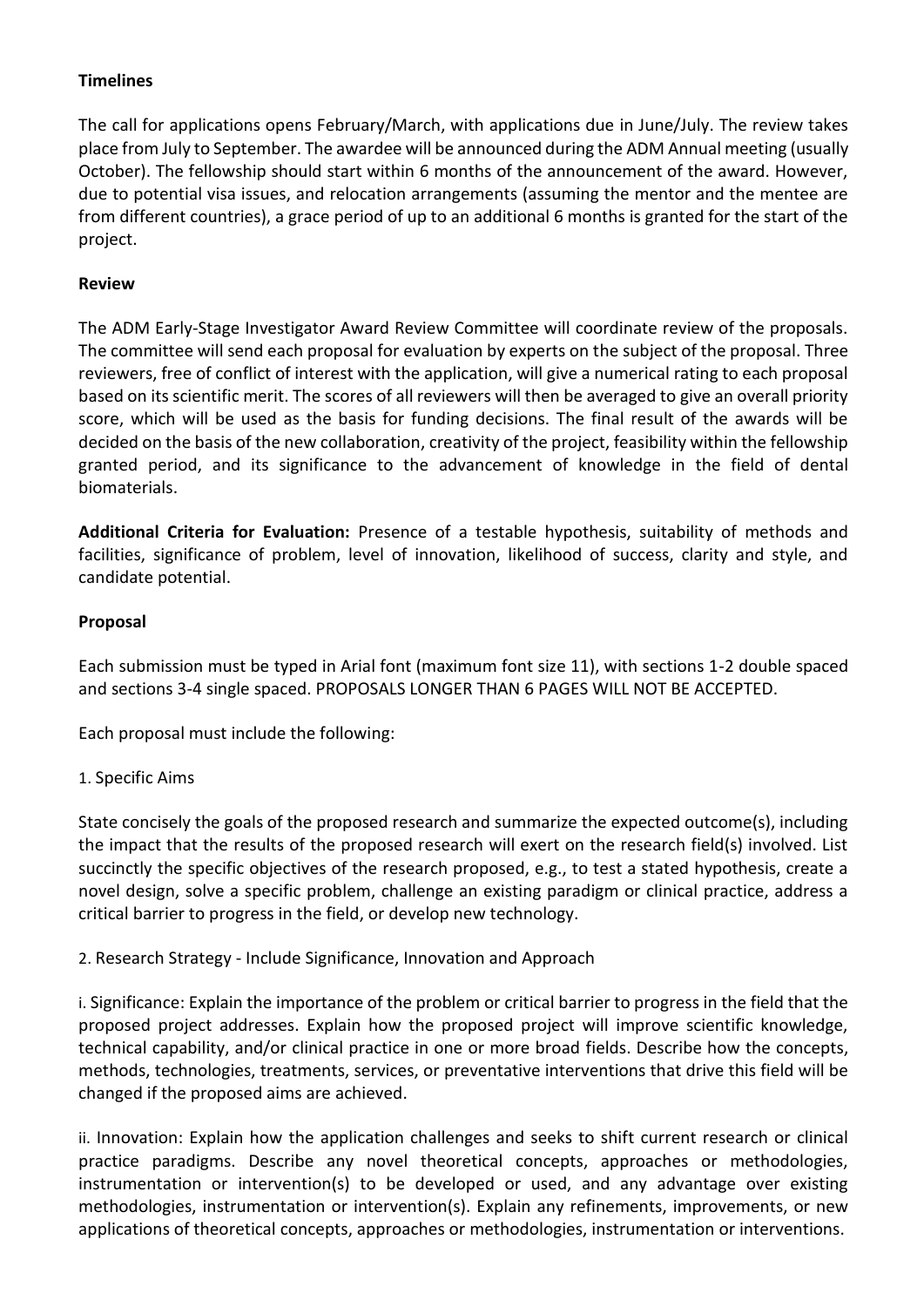iii. Approach: Describe the overall strategy, methodology, and analyses to be used to accomplish the specific aims of the project, including how the new collaboration will provide a platform to meet those aims. Include how the data will be collected, analyzed, and interpreted as well as any resource sharing plans as appropriate. Discuss potential problems, alternative strategies, and benchmarks for success anticipated to achieve the aims. If the project is in the early stages of development, describe any strategy to establish feasibility, and address the management of any high-risk aspects of the proposed work. Point out any procedures, situations, or materials that may be hazardous to personnel and precautions to be exercised.

## 3. Resource Information.

Facilities and equipment available at the institution to be used for the research project.

# 4. Other support.

For applicant and support faculty, disclose any other funding the support faculty might have at his/her disposal, even if it does not correlate to the project being submitted. This will help determine feasibility of the proposed project, in conjunction with the resource information in item 3.

# **Required Documents uploaded separately**

- 1. Support letter from the applicant's mentor (host institution): indicates the school's and the mentor's support of the proposed research. The mentor's letter must indicate that the proposal is primarily the work of the candidate. Faculty advisors are asked to limit research proposals to one fellow per faculty advisor. The sponsor should provide current and anticipated funding status to support the candidate beyond ADM funds.
- 2. Support letter from the mentor in the institution of origin (home institution, if applicable): in case of projects involving more than one institution, a letter from the mentor in the home institution is required, highlighting the collaborative nature of the project and the mutual benefit to both institutions.
- 3. Cover letter from the applicant: explains motivations and reasons to have the research experience and what the plans are after completion of this phase of their training.
- 4. Curriculum vitae: (of up to but not exceeding two pages), outlining the fellow's career up to the time of the application, including up to a maximum of five publications most relevant to the project.
- 5. The mentor's biographical sketch (not to exceed two pages) must also be included. Include mentor in the host and home institutions.
- 6. Project file (6 pages maximum).
- 7. References must be included (does not count towards the 4-page limit).
- 8. Human Subjects: (IF APPLICABLE) Documentation that your project has been approved by the appropriate Institutional Review Board.
- 9. Vertebrate Animals: (IF APPLICABLE) Documentation that your project has been approved by the appropriate Institutional Review Board.
- 10. Budget justification: allowable expenses include, but are not limited to, reagents and laboratory supplies, fee for use of equipment not available for free to the awardee, travel expenses, meeting registration, and awardee stipends. The funds do not include indirect costs. Salary for faculty and staff are not allowable expenses. An itemized budget should be submitted with the application, with a brief justification for each of the items.
- 11. Facilities and resources: describe the equipment, physical space and resources available for the execution of the project.